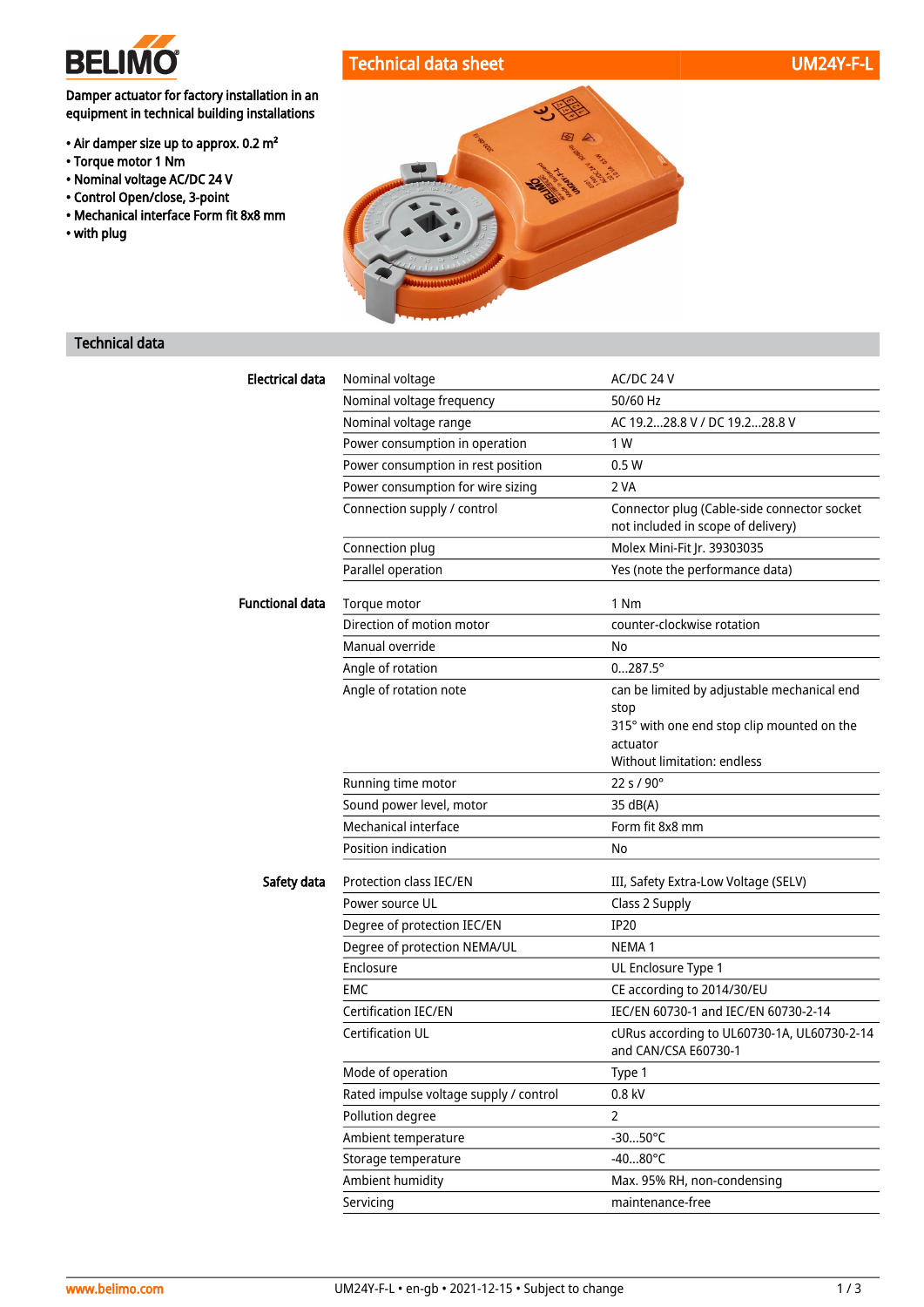

| Weight                                | 0.09 kg<br>Weight                                                                                                                                                                                                                                                                                                                                                                                                                                                                                                                                                                                                                                                                                                                                                                                                                                                                                                                                                                                                                                                                                                                                                                                                                                                                                                                                                                                                                                                                                                                                                                                                                                                                                  |             |
|---------------------------------------|----------------------------------------------------------------------------------------------------------------------------------------------------------------------------------------------------------------------------------------------------------------------------------------------------------------------------------------------------------------------------------------------------------------------------------------------------------------------------------------------------------------------------------------------------------------------------------------------------------------------------------------------------------------------------------------------------------------------------------------------------------------------------------------------------------------------------------------------------------------------------------------------------------------------------------------------------------------------------------------------------------------------------------------------------------------------------------------------------------------------------------------------------------------------------------------------------------------------------------------------------------------------------------------------------------------------------------------------------------------------------------------------------------------------------------------------------------------------------------------------------------------------------------------------------------------------------------------------------------------------------------------------------------------------------------------------------|-------------|
|                                       |                                                                                                                                                                                                                                                                                                                                                                                                                                                                                                                                                                                                                                                                                                                                                                                                                                                                                                                                                                                                                                                                                                                                                                                                                                                                                                                                                                                                                                                                                                                                                                                                                                                                                                    |             |
| Safety notes                          |                                                                                                                                                                                                                                                                                                                                                                                                                                                                                                                                                                                                                                                                                                                                                                                                                                                                                                                                                                                                                                                                                                                                                                                                                                                                                                                                                                                                                                                                                                                                                                                                                                                                                                    |             |
|                                       | • This device has been designed for use in stationary heating, ventilation and air-conditioning<br>systems and must not be used outside the specified field of application, especially in aircraft or<br>in any other airborne means of transport.<br>• The device is not designed for applications where chemical influences (gases, fluids) are<br>present or for utilisation in corrosive environments in general.<br>• The device is considered a component and intended for installation in an equipment at the<br>factory. The required protection against accidental contact with live parts must be provided by<br>the damper or system manufacturer.<br>• Only authorised specialists may carry out installation. All applicable legal or institutional<br>installation regulations must be complied during installation.<br>• The device may only be opened at the manufacturer's site. It does not contain any parts that<br>can be replaced or repaired by the user.<br>• The plug connections may only be used according to the installation instructions. The Molex<br>plug connection has a mandatory locking mechanism that prevents unintentional<br>disconnection. Operating the locking mechanism and the entire plug connection under<br>voltage is not permitted.<br>• To calculate the torque required, the specifications supplied by the damper manufacturers<br>concerning the cross-section, the design, the installation situation and the ventilation<br>conditions must be observed.<br>The device contains electrical and electronic components and must not be disposed of as<br>household refuse. All locally valid regulations and requirements must be observed. |             |
| <b>Product features</b>               |                                                                                                                                                                                                                                                                                                                                                                                                                                                                                                                                                                                                                                                                                                                                                                                                                                                                                                                                                                                                                                                                                                                                                                                                                                                                                                                                                                                                                                                                                                                                                                                                                                                                                                    |             |
| Simple direct mounting                | The actuator with its hollow shaft is mounted in a form-fit manner directly on the damper shaft<br>and then secured with the anti-rotation clip, to prevent it from rotating.<br>The anti-rotation clip Z-ARCM is not included in the scope of delivery.                                                                                                                                                                                                                                                                                                                                                                                                                                                                                                                                                                                                                                                                                                                                                                                                                                                                                                                                                                                                                                                                                                                                                                                                                                                                                                                                                                                                                                           |             |
| Adjustable angle of rotation          | Adjustable angle of rotation with mechanical end stops.                                                                                                                                                                                                                                                                                                                                                                                                                                                                                                                                                                                                                                                                                                                                                                                                                                                                                                                                                                                                                                                                                                                                                                                                                                                                                                                                                                                                                                                                                                                                                                                                                                            |             |
| <b>High functional reliability</b>    | The actuator is overload protected, requires no limit switches and automatically stops when the<br>end stop is reached.                                                                                                                                                                                                                                                                                                                                                                                                                                                                                                                                                                                                                                                                                                                                                                                                                                                                                                                                                                                                                                                                                                                                                                                                                                                                                                                                                                                                                                                                                                                                                                            |             |
| <b>Restriction 3-point controller</b> | - For applications with 3-point open-loop control, a minimum pulse length of 1 sec. is<br>recommended to increase position accuracy.                                                                                                                                                                                                                                                                                                                                                                                                                                                                                                                                                                                                                                                                                                                                                                                                                                                                                                                                                                                                                                                                                                                                                                                                                                                                                                                                                                                                                                                                                                                                                               |             |
|                                       | - For applications with 3-point closed-loop control, a pulse length of 0.5 sec. is possible to<br>reduce oscillation.                                                                                                                                                                                                                                                                                                                                                                                                                                                                                                                                                                                                                                                                                                                                                                                                                                                                                                                                                                                                                                                                                                                                                                                                                                                                                                                                                                                                                                                                                                                                                                              |             |
| Delivery notes                        | Incl. End stop clip                                                                                                                                                                                                                                                                                                                                                                                                                                                                                                                                                                                                                                                                                                                                                                                                                                                                                                                                                                                                                                                                                                                                                                                                                                                                                                                                                                                                                                                                                                                                                                                                                                                                                |             |
| <b>Accessories</b>                    |                                                                                                                                                                                                                                                                                                                                                                                                                                                                                                                                                                                                                                                                                                                                                                                                                                                                                                                                                                                                                                                                                                                                                                                                                                                                                                                                                                                                                                                                                                                                                                                                                                                                                                    |             |
| <b>Mechanical accessories</b>         | <b>Description</b>                                                                                                                                                                                                                                                                                                                                                                                                                                                                                                                                                                                                                                                                                                                                                                                                                                                                                                                                                                                                                                                                                                                                                                                                                                                                                                                                                                                                                                                                                                                                                                                                                                                                                 | <b>Type</b> |
|                                       | Anti-rotation clip, Multipack 20 pcs.                                                                                                                                                                                                                                                                                                                                                                                                                                                                                                                                                                                                                                                                                                                                                                                                                                                                                                                                                                                                                                                                                                                                                                                                                                                                                                                                                                                                                                                                                                                                                                                                                                                              | Z-ARCM      |
|                                       | End stop clip, Multipack 20 pcs.                                                                                                                                                                                                                                                                                                                                                                                                                                                                                                                                                                                                                                                                                                                                                                                                                                                                                                                                                                                                                                                                                                                                                                                                                                                                                                                                                                                                                                                                                                                                                                                                                                                                   | Z-ESCM      |
|                                       | Protective covering, Multipack 20 pcs.                                                                                                                                                                                                                                                                                                                                                                                                                                                                                                                                                                                                                                                                                                                                                                                                                                                                                                                                                                                                                                                                                                                                                                                                                                                                                                                                                                                                                                                                                                                                                                                                                                                             | Z-PCUM      |

#### Electrical installation



Supply from isolating transformer.

Parallel connection of other actuators possible. Observe the performance data.

Cable-side connector socket is not included in scope of delivery

The plug connections may only be used according to the installation instructions. The Molex plug connection has a mandatory locking mechanism that prevents unintentional disconnection. Operating the locking mechanism and the entire plug connection under voltage is not permitted.